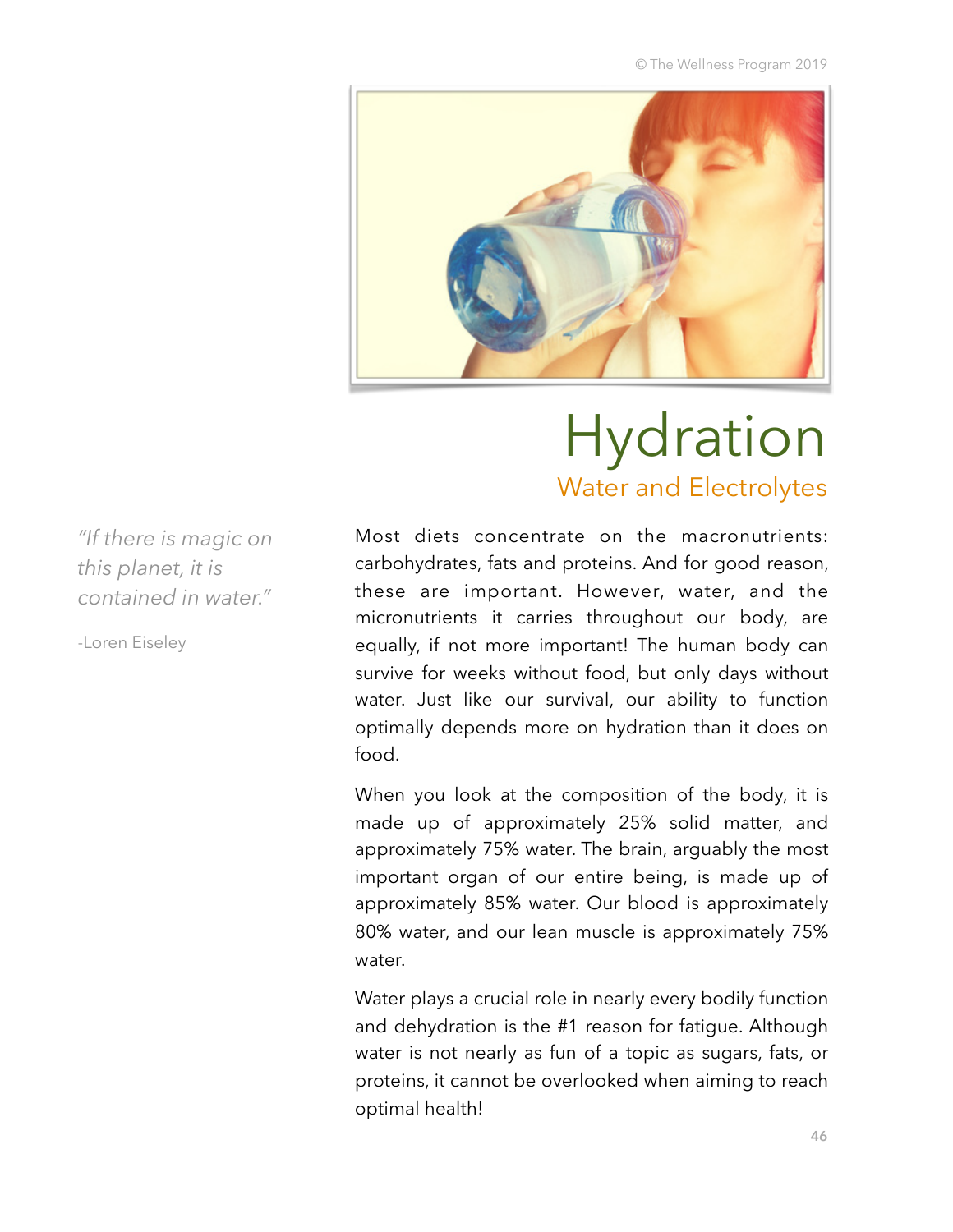### **DEHYDRATION**

With water being the largest component of the human body, you can image how important its role is in obtaining optimal health. Water creates our bodily fluids which aid in digestion, blood circulation, circulation of nutrients, absorption, and regulation of body temperature. When our body fluid levels become depleted, we run the risk of dehydration. Dehydration occurs when you use or lose more fluid than you take in, and your body doesn't have enough water and other fluids to carry out its normal functions.

Dehydration will:

- reduce the rate at which fluids are absorbed from the intestines which can lead to bloating and/or nausea,
- reduce our physical and mental performance,
- increases our heart rate and body temperature,
- increases the rate of our perceived effort during exercise,
- in extreme cases, can create a loss of coordination and impair our ability to make decisions.

Studies have indicated that a fluid loss of just 2% of the body mass is sufficient to cause a detectable reduction in athletic performance. That means, that for a 150 lb. athlete, a loss of 48 ounces of water (through sweat, vomiting, diarrhea, urination, breathing, spitting, blowing your nose, etc) can decrease that athletes athletic performance. To help you with a visual, the average athlete looses between 27-47 ounces (0.8-1.4 liters) of water per hour in sweat alone during exercise.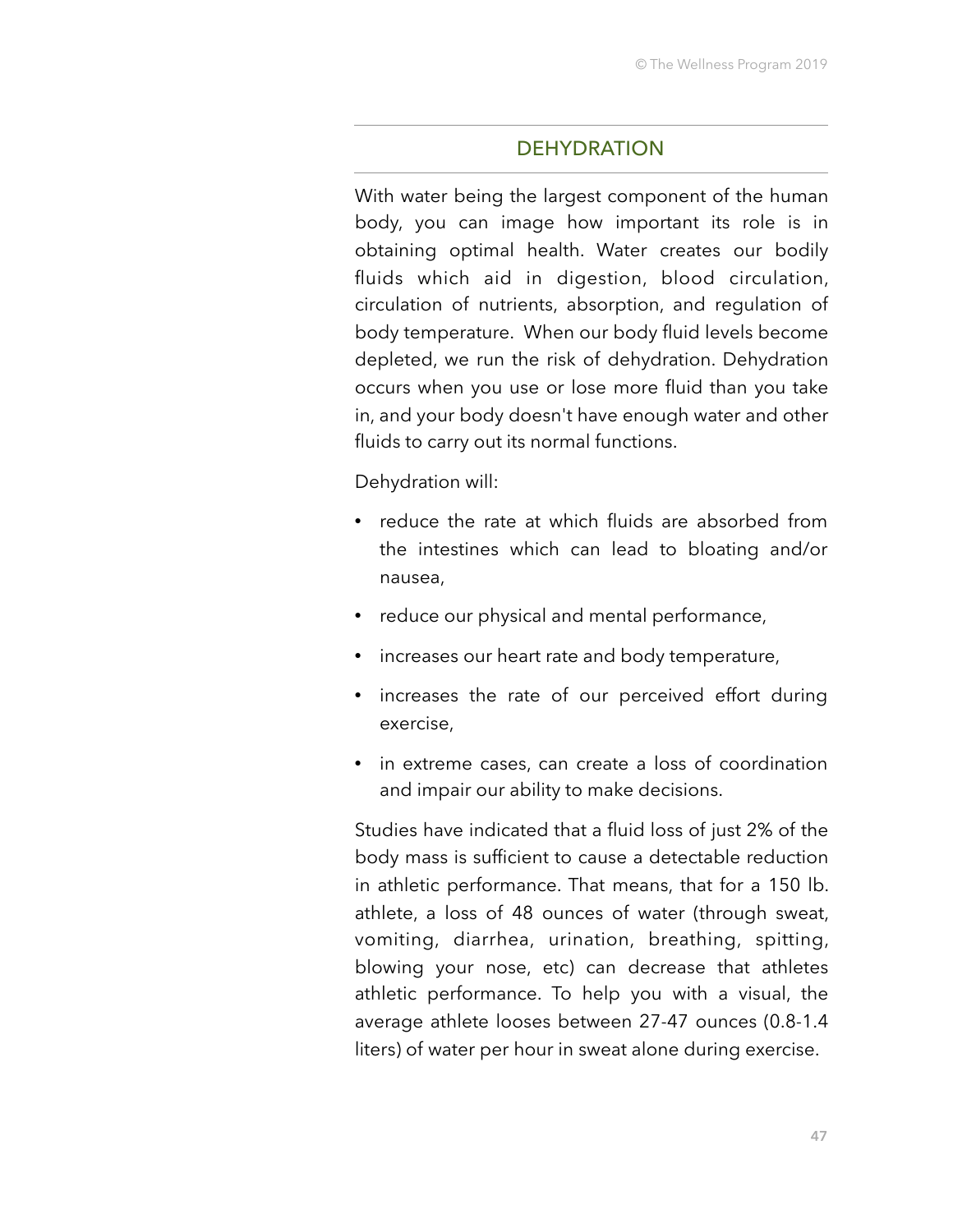# PROPER HYDRATION

After we metabolize our macronutrients, our body transports them throughout the body with water. Water helps us remove toxins from the body. Proper hydration creates higher levels of oxygen in the bloodstream which increases your body's ability to burn fat stores.

Finding proper hydration balance is critical! If you under consume water, you risk dehydration. If you over consume water, you risk a condition called hyponatremia. Hyponatermia is a condition that occurs when the level of sodium in your blood becomes abnormally low. The over consumption of water causes a dilution of blood sodium levels. Symptoms of hyponatremia include:

- headache
- disorientation
- fatigue
- coma
- death (in rare cases)

# GENERAL RULES FOR BALANCING FLUID LEVELS

• Aim to drink 1/2 your body weight in ounces of water per day, preferably in small sips

# GENERAL RULES FOR BALANCING FLUID LEVELS DURING EXERCISE • Thirst is not a good indicator of hydration status

- During exercise, drink at a rate that is comfortable
- Aim to replace 125-150% fluid loss after exercise within a 2-6 hour window

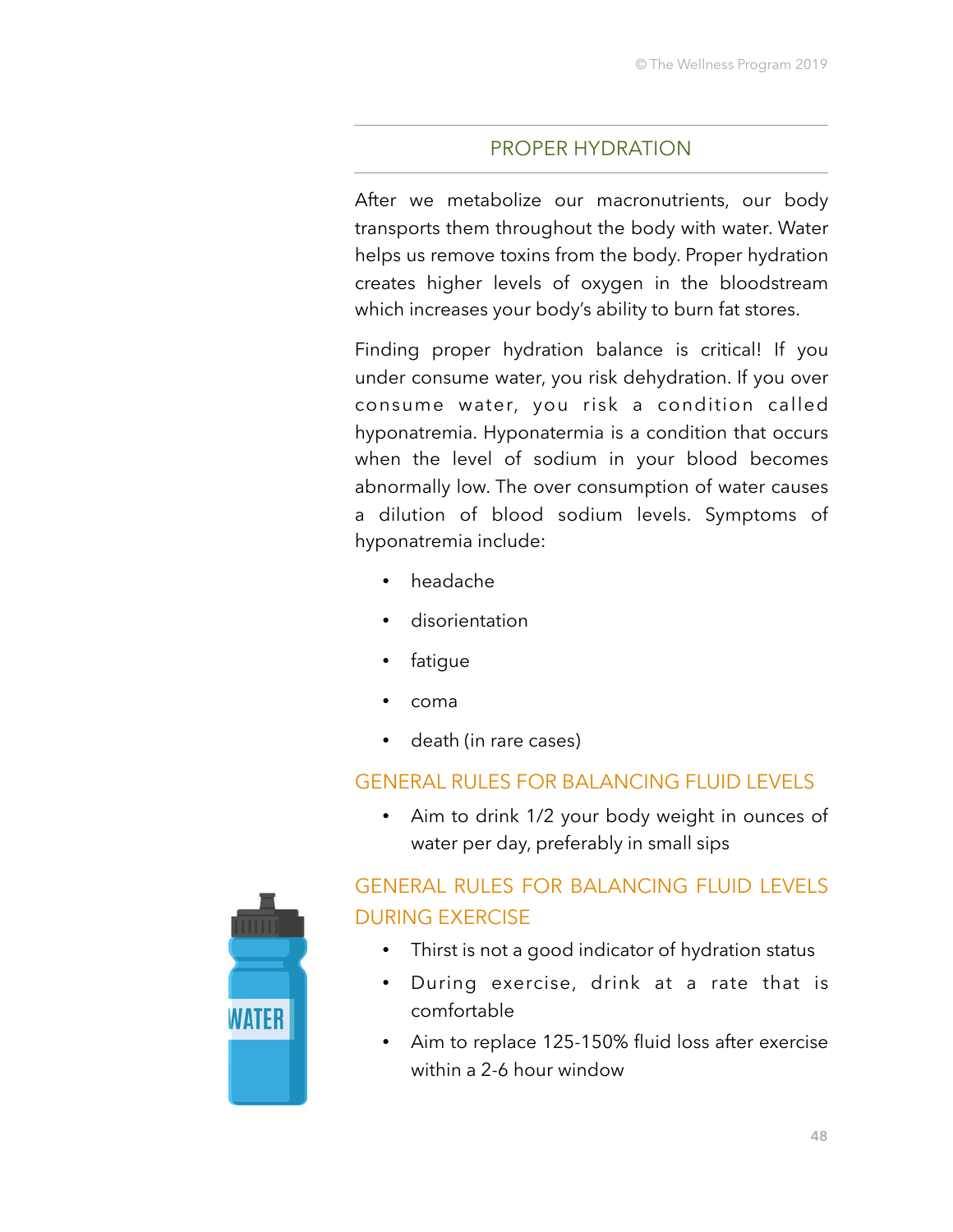## SWEAT

Sweat is moisture that is excreted through the pores of the skin in reaction to heat, physical exertion, fever or fear. It is very similar in composition to blood. It is mostly water, but also contains minerals, such as sodium, potassium, chloride, magnesium and calcium, in varying concentrations. It is important to replace the fluid *and* minerals lost in sweat to prevent dehydration. During exercise, in most cases, sweat is lost at a greater rate than your intestines can absorb water and minerals, which creates a fluid deficit. Since this is the case, starting your workout well hydrated and replacing the fluids and minerals from the start, is critical to performance at your best and prevent dehydration.

#### Factors that effect your sweat rate

- Environmental Factors- temperature, humidity, solar radiation, and barometric pressure
- Physiological Factors- metabolic rate, core temperature, skin temperature, and body mass.
- Other Factors- heat acclimation, clothing and air flow.

### How to calculate your sweat rate

- 1. Empty your bladder. Weigh yourself before exercise or sauna with minimal clothes on.
- 2. Perform moderate exercise or sauna for a given number of minutes (15-60). Keep track of the ounces of water consumed during this time.
- 3. After exercise or sauna, towel off the sweat and re-weigh yourself with minimal clothes on.

Your weight loss reflects your fluid loss. For example, if you weighed 150 lbs to start, then weighed 148 pounds after 60 minutes of exercise, then your net weight loss (and therefore fluid loss) is 2 pounds (or 32 ounces fluid) per hour. This should be replaced (both water and minerals) within 2-6 hours after finishing exercise/sauna. If you consumed any water during the test, make sure to add that back into your calculation.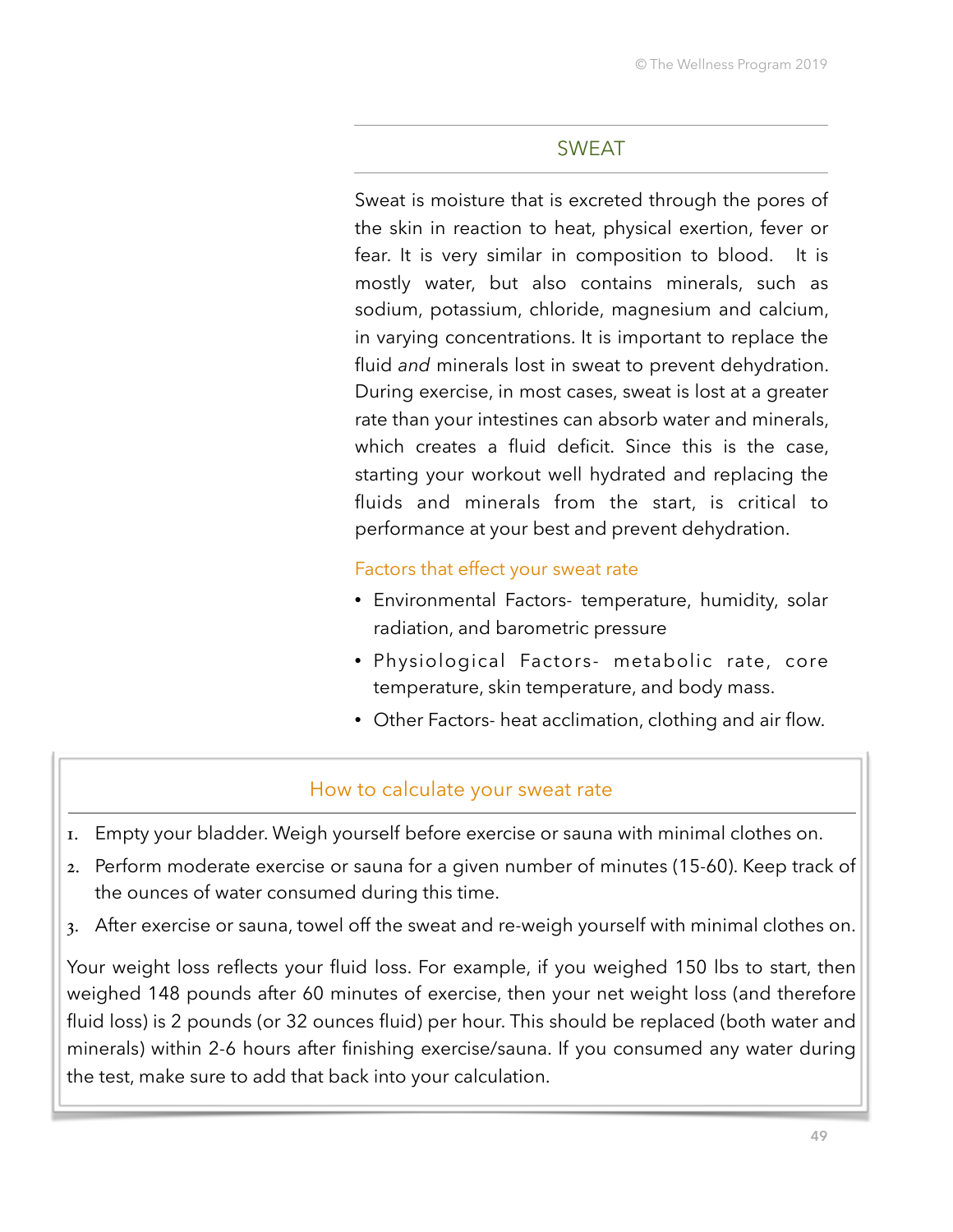#### **ELECTROLYTES**

Electrolytes are specific nutrients present in your body that have many important functions, such as regulating your heartbeat and allowing your muscles to contract so you can move.

It is the goal to replace the water and electrolytes lost in sweat as closely as possible to prevent dehydration and maintain normal function. To do this, we need to know what constitutes our sweat. Although the mineral content varies, the average contents of sweat are:

# *1 Liter of water: 0.9g sodium: 0.2g potassium: 0.015g calcium: 0.0013g magnesium*

**SODIUM-** Promotes carbohydrate and water uptake in the intestines and reduces the volume of urine post exercise. Both sweat and blood contain high concentrations of sodium. Therefore, if you under consume sodium, your body has no choice but to shrink your circulating blood volume to compensate. Same is true if you are a heavy sweater. You will loose higher amounts of sodium, and run the risk of your blood volume decreasing if it is not replaced. This will results in light headedness, sluggishness, and can even result in unconsciousness.

**POTASSIUM-** Helps control the frequency and degree to which our muscles contract. The kidneys favor sodium over potassium. Therefore, if you run low on sodium, your kidneys will give up potassium in exchange for retaining sodium. You can increase your potassium intake with daily food through meat and vegetables. 4oz of meat has the same amount of potassium as a medium banana.

**CALCIUM-** Plays a role in cell signaling, muscle contraction and nerve function. It is a critical mineral for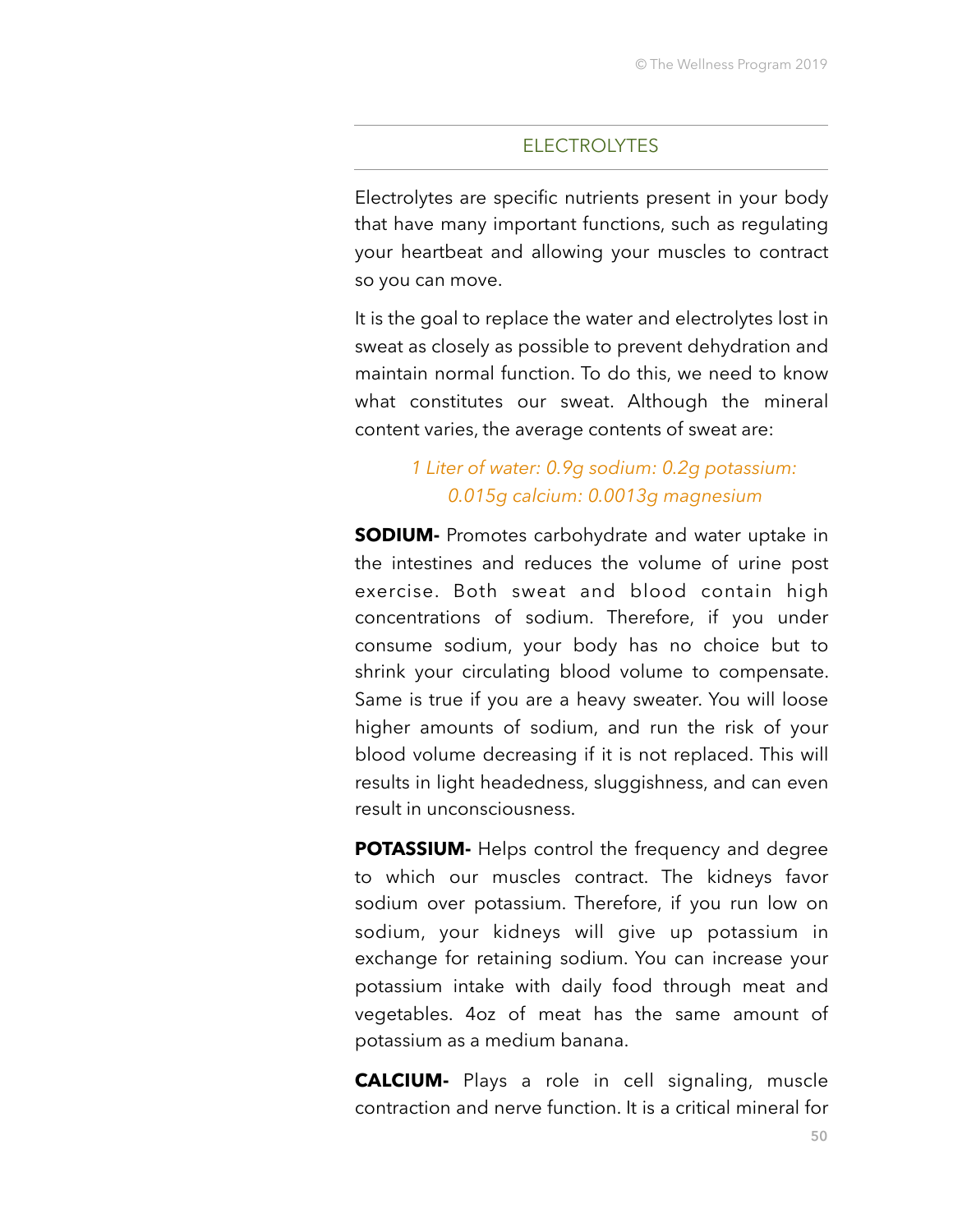the muscles to be able to contract. If your muscles are unable to contract effectively (including your heart), you will have less than optimal workouts and poor muscle growth. You can find high amounts of calcium in kale, sardines, kefir and broccoli.

**MAGNESIUM-** Helps maintain normal nerve and muscle function by helping with the relaxation of muscles. If your body is running low on magnesium, your muscles (including your heart) will start to twitch. If left untreated, these twitches can turn into spasms (aka CRAMPS). You can obtain high levels of magnesium from dark leafy green vegetables.

## HYDRATION DURING EXERCISE

There are many over-the-counter beverages to consider when trying to replace your sweat loss during exercise. Not only are you aiming to replace the lost of water and minerals, but you may also be considering this beverage as a vehicle to provide your muscles with simple fuel. In this case, you must consider your body's ability to absorb these nutrients. Not only are you looking for a good tasting beverage, but one that maximizes gastric emptying and intestinal absorption, without causing GI distress.

**GASTRIC EMPTYING** refers to the rate at which food and liquid pass through the stomach.

**INTESTINAL ABSORPTION** refers to the rate at which the nutrients from the broken down food are absorbed across the lining of the small intestines (through active transport cells) into the blood stream. Note: water can move passively in either direction (through passive transportation) across the lining of the small intestine in response to osmotic pressure (always going in the direction of highest concentration).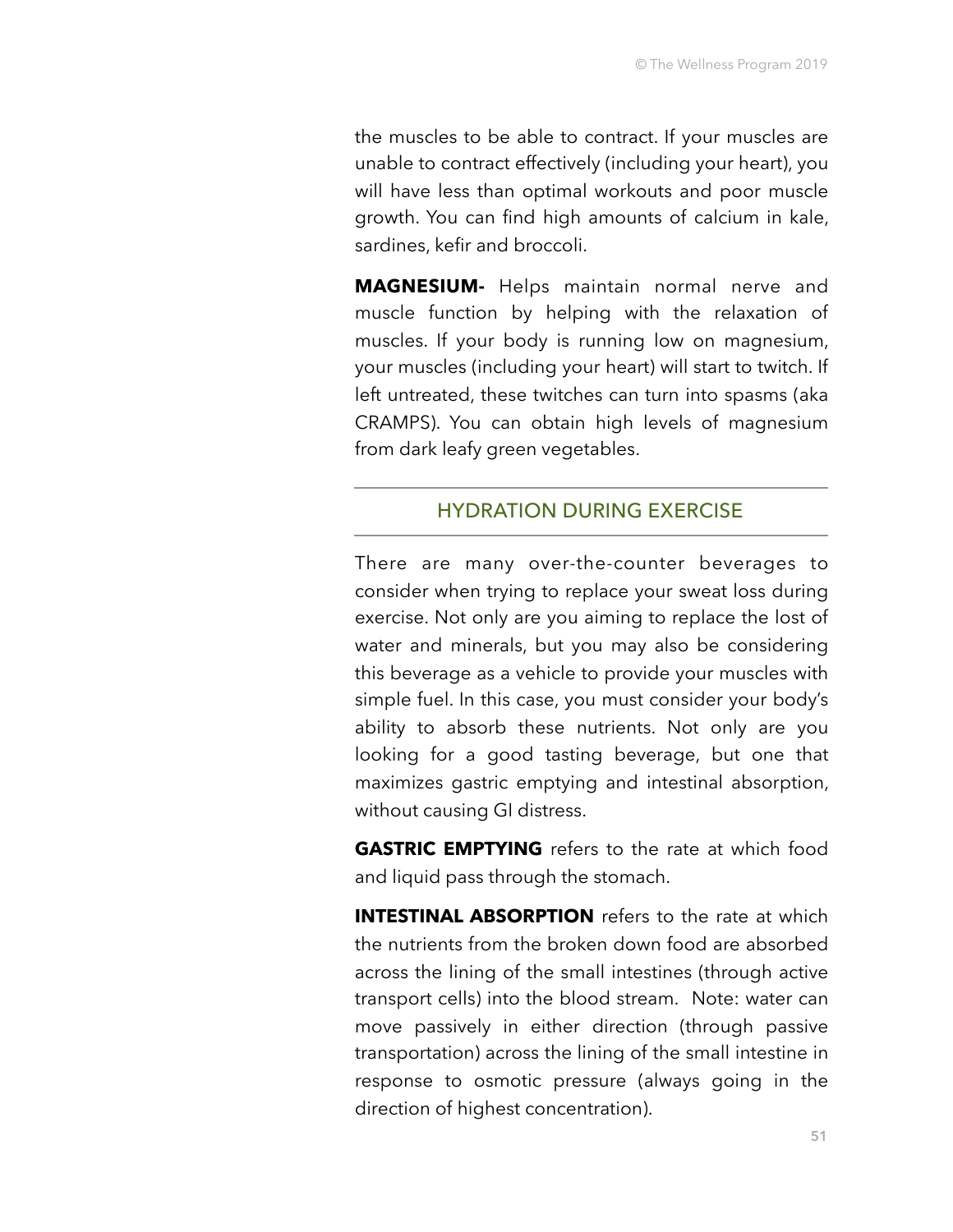Our small intestine is lined with active transport cells. These cells move molecules across the cell membrane from a region of lower concentration to a region of higher concentration. When looking at sugar transportation, we have 3 different transport cells that allow sugars to cross through the lining of the small intestines into the blood stream:

- 1. Glucose- simple sugar found in starches such as bread, rice and potatoes. Glucose suppresses the hunger hormone ghrelin and stimulates the satiation hormone leptin. Only 20% of glucose metabolism happens in the liver.
- 2. Fructose- simple sugar found in high fructose corn syrup, fruits, and honey. 100% of the metabolism of fructose happens in the liver. Fructose has no effect on ghrelin and interferes with your brain's communication with leptin, resulting in overeating.
- 3. Galactose ("milk sugar")- found in dairy products, sugar beets and other gums. Many people do not have the proper enzymes available to completely digest galactose. Therefore, it is a poor sugar choice for most people as it can easily cause GI distress.

During active transport of sodium and glucose into the blood, water is also pulled across the lining of the small intestines. Specifically, 2 molecules of sodium, and 1 molecule of glucose pulls 210 molecules of water with it. Therefore, if you want maximal absorption of sodium, glucose and water, an electrolyte sports drink with a moderate amount of sodium, and a small amount of sugar can increase the speed and amount of water absorbed. Alternatively, if you drink an electrolyte sports drink that is high in sugar, and low in sodium,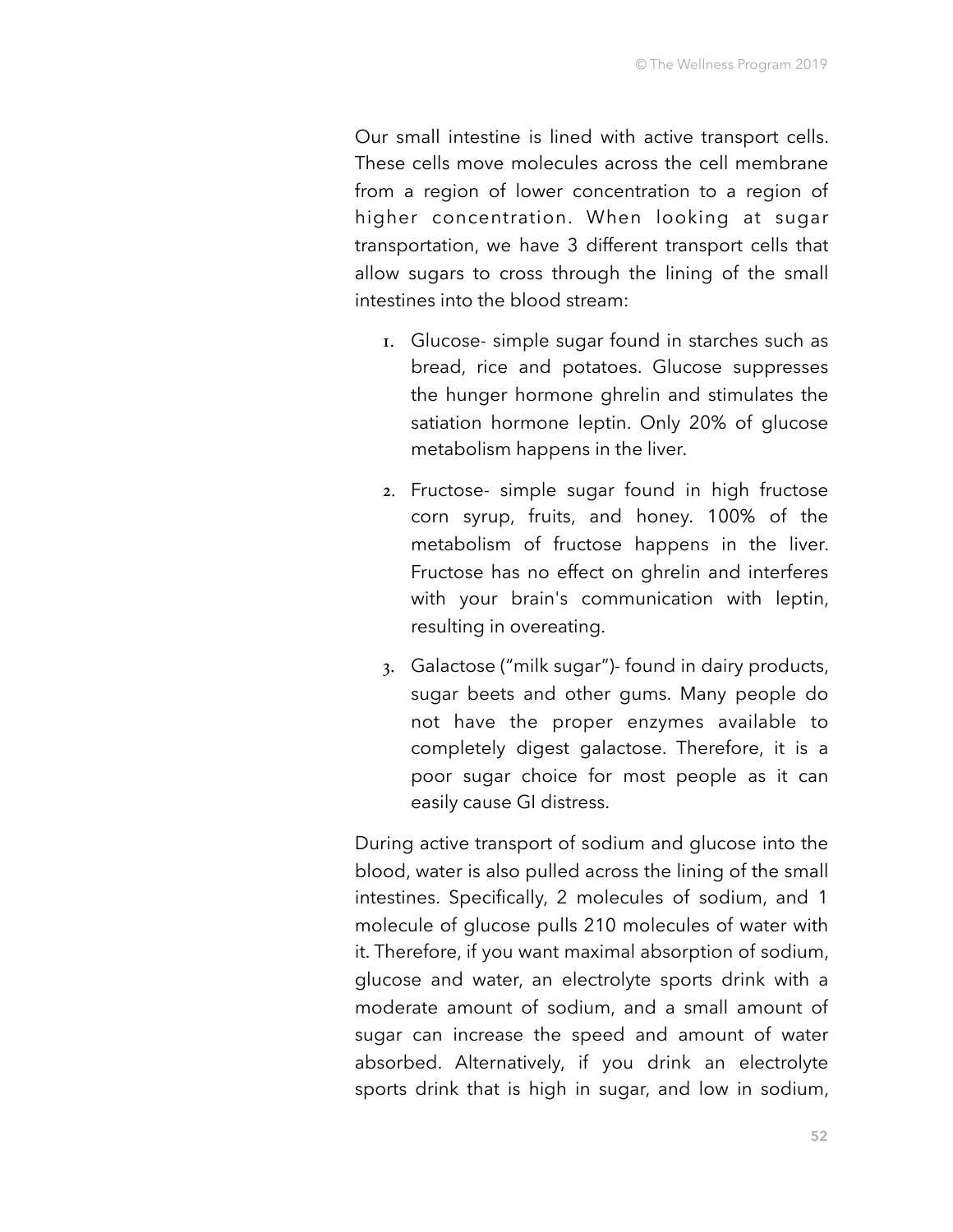you will only absorb a small amount of water with it. For example, a 1,000ml sports drink with 1g sodium to 4g of glucose would only pull 100ml of water with it (that's only 10%!).\*

It has been suggested that an electrolyte sports drink with a 4-6% concentration (4-6g carbohydrate/100mL of water) is optimal for proper absorption.

Sports drinks are not recommended for an everyday hydration beverage. If your are daily movement or detox routine induces a higher than normal amount of sweat, an electrolyte sports drink might be ideal to replace lost fluids. Otherwise, filtered water with a small pinch of unrefined sea salt is optimal for day to day water consumption.

#### HYDRATION AND KETOSIS

Many people who commit to a ketogenic diet go through a period of adaptation before they get to the euphoric feeling that you hear accompanies the diet. That adaptation phase can include something that has been coined the "keto flu." Don't worry, this isn't really the flu and you are not actually sick (although it can really feel like it). This is a natural reaction your body undergoes as it switches from burning sugar to fat for energy. So what is causing these flu-like feelings? You guessed- the loss of electrolytes (specifically sodium) and water. Insulin has many roles in the body, but one of them is to signal the kidneys to retain water and sodium. When that signal goes away from a diet low is carbohydrate, the kidneys also begin to dump sodium and water. You might notice an increase in urination, and also a screaming headache. Don't panic, just be overly mindful about drinking filtered water with unrefined sea salt to cure your "flu."